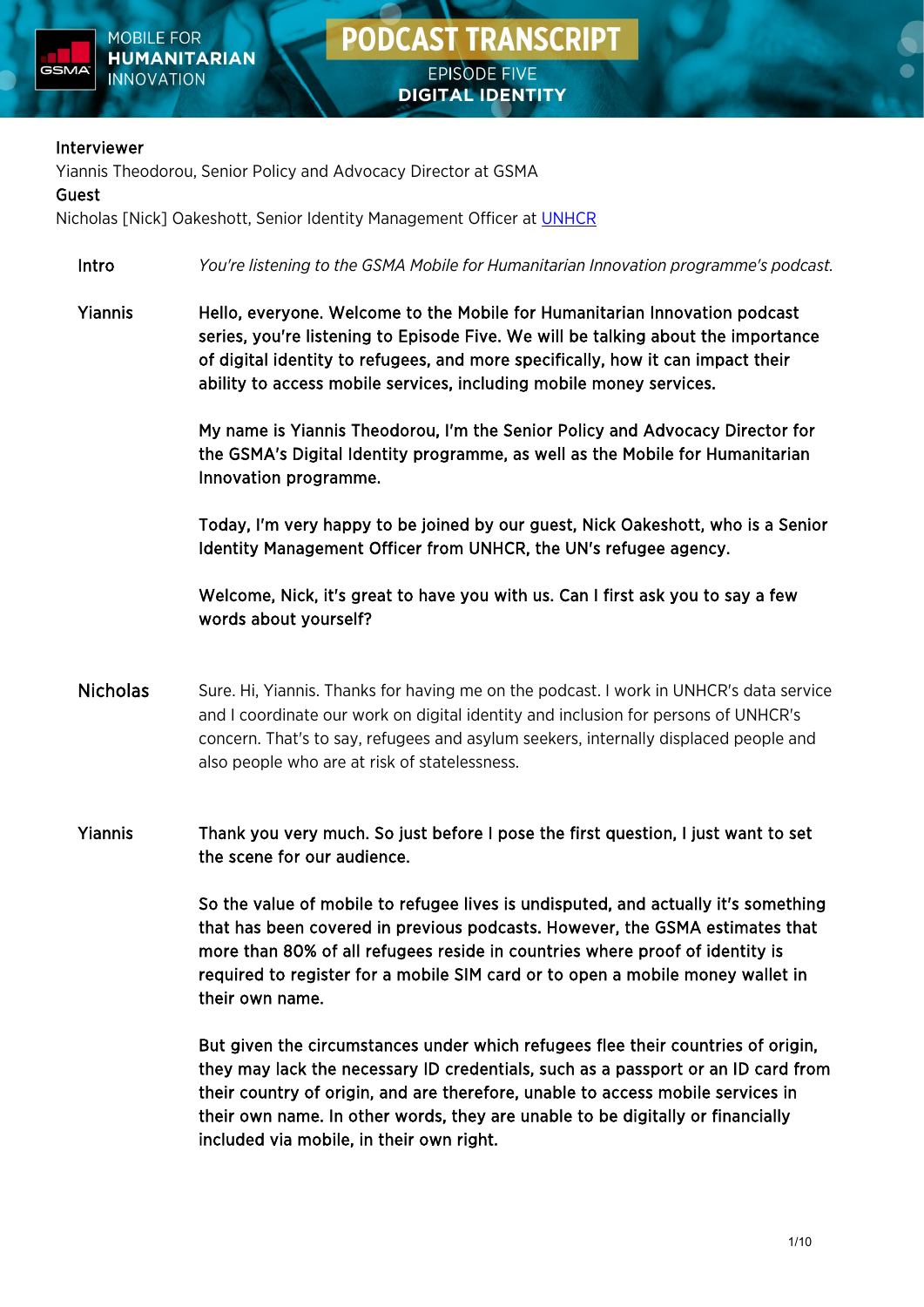

**DIGITAL IDENTITY** 

Very often, UNHCR issues refugee IDs, but host country governments may not recognise those IDs as legally valid for accessing mobile SIM cards or other mobile services in that country. And this is actually one of the key regulatory barriers that the GSMA and UNHCR have agreed to try and mitigate through engagement with host country governments.

Given this context, let me turn to you for my first question.

Can you tell us a bit more about the different roles that UNCHR plays in issuing refugee identification, vis-à-vis the host country government?

Nicholas Yes, Yiannis. Let me first explain the importance of refugee registration and ID.

It's in many ways the foundation for protection and solutions for refugees, but also making sure that humanitarian agencies like UNHCR can give life-saving humanitarian assistance to those that need it.

We have over 60 years' experience at the UN Refugee Agency of undertaking work on behalf of governments to register refugees. That's usually in circumstances where governments are unable or unwilling to do that themselves. For example, where there's a mass influx of refugees and government simply doesn't have the capacity or expertise to manage that.

Currently, we have the highest numbers of displaced people since the Second World War recorded globally, with over 25 million refugees and asylum seekers reported at the end of 2018. And as you rightly said, the majority of countries in the world now register refugees themselves. It's the state authorities that do that.

And UNHCR still provides a surrogate role, and undertakes that in some circumstances, but the other thing that we do is provide technical advice to governments about how they should do refugee registration safely and well. But we also let governments, with our permission and with suitable agreements in place, use UNHCR's digital systems to register and enroll refugees.

Currently, over 8 million refugees have been enrolled in UNHCR's digital systems, which are known as PRIMEs, the Population Registration and Identity Management Ecosystem. And the 8 million refugees that have been enrolled in our systems have the potential for a protected identity, which can not only protect them, allow them to access humanitarian assistance, but we hope in the future will be recognised more and more, in order to access key services like mobile, but also to facilitate increased financial inclusion through, for example, access to mobile money accounts where they can receive vital lifesaving cash based intervention.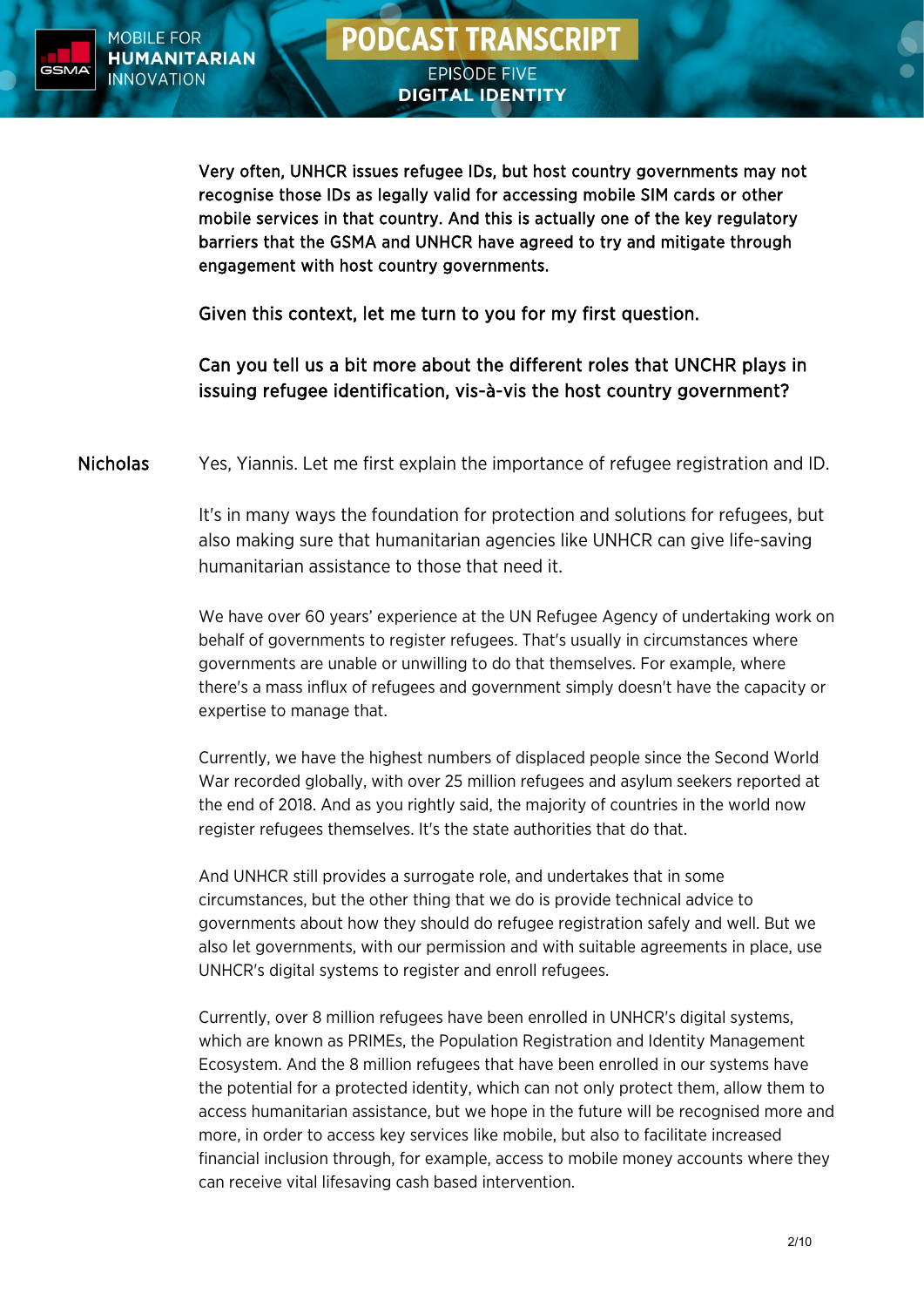

## **PODCAST TRANSCRIPT EPISODE FIVE**

**DIGITAL IDENTITY** 

In many ways, a recognised digital identity for refugees can be a golden thread that links effective emergency response to protection and durable solutions to refugees, but also facilitates greater self-reliance through increased financial inclusion.

Yiannis Thank you, Nick. Recently, the UNHCR launched the [Global Summit on Digital](https://www.unhcr.org/blogs/virtual-summit-digital-identity-refugees/)  [Identity for Refugees](https://www.unhcr.org/blogs/virtual-summit-digital-identity-refugees/) supported by the Canadian government, which we're pleased to have contributed to. Can you tell us a bit more about the summit and how it relates to PRIMEs and the other digital identity work that you're working on?

Nicholas Well, we really welcome GSMA and other partners' engagement in the summit. The key underlying theme was that the world is undertaking a rapid digital transformation, and we need to see how we can give refugees and other displaced people the opportunity to access new services online, such as online education or even in the future, online working.

> These opportunities also come with challenges or risks. For example, refugees' personal data is particularly sensitive and requires new consideration of how it can best be protected online.

The purpose of the summit was to discuss with key stakeholders, ranging from refugees themselves to private sector partners, like GSMA, to development partners, such as the World Bank's **ID4D Programme**, to consider how refugees can have a digital identity that on the one hand, empowers them and allows them to access the digital ecosystems that are being built presently, but also a digital identity that protects them and recognises the special considerations that come with refugees and their situation.

We received over 90 written submissions to the summit. And we held three online events, which are available in recordings on our website, as well as hosting with the Government of Canada, a final workshop in Ottawa.

I think the key messages that came out from this consultation is well, first of all, digital ID is a complex issue, providing, as I've said, both opportunities, but also risks that need to be managed in terms of refugee protection.

One of the key ways to navigate through that will be making sure that the global standards and standards at other levels, which are being established, reflect the unique circumstances of refugees. So making sure that refugees don't have to contact their country of origins to prove who they are, which could potentially put them or their families at risk.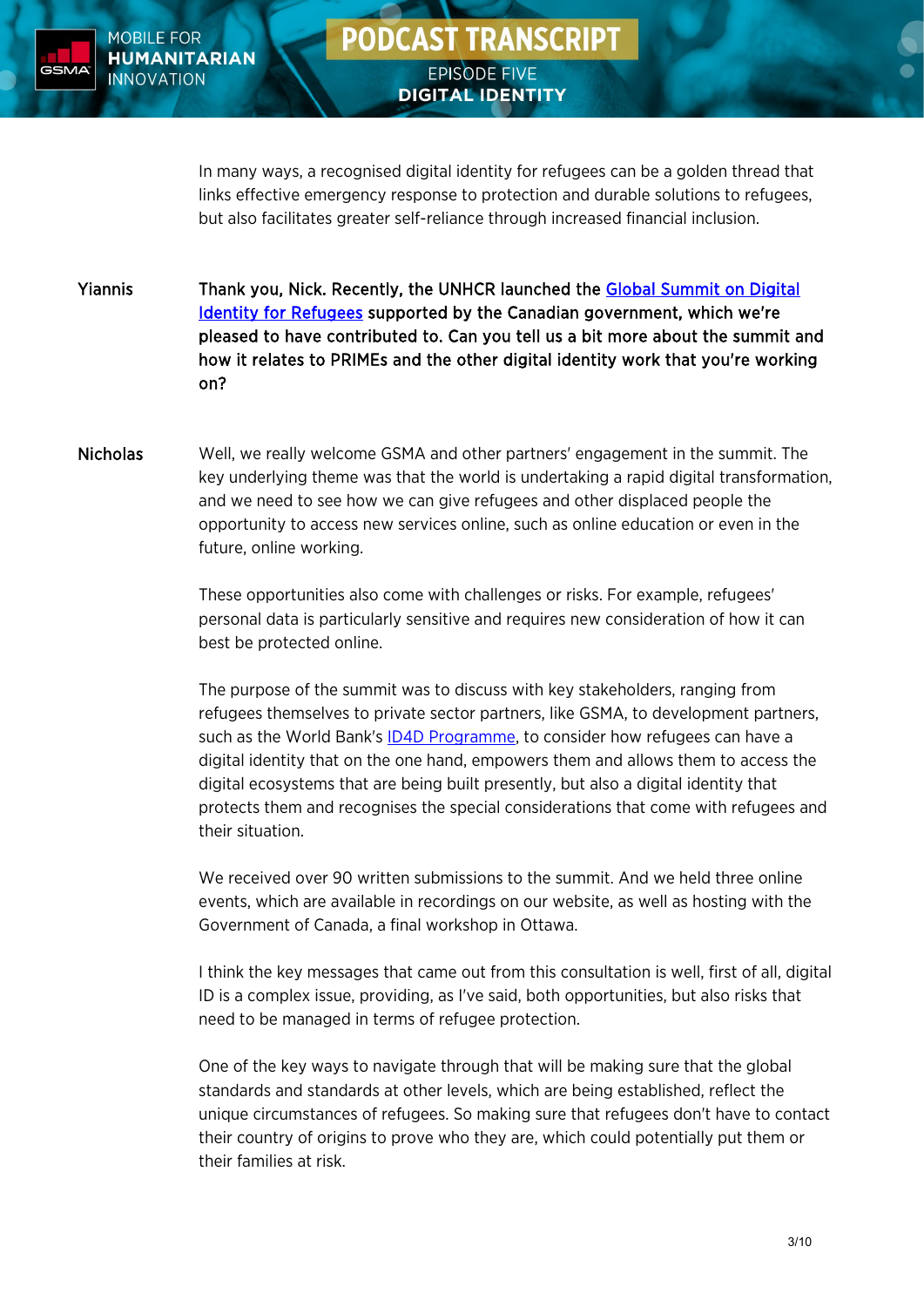

## **PODCAST TRANSCRIPT EPISODE FIVE**

**DIGITAL IDENTITY** 

UNHCR itself needs to align our systems and approaches with the global digital ID standards, technical standards that are being established, to ensure that our systems are trusted and that there is strong integrity throughout them. And that that integrity continues to be maintained. And that UNHCR itself should think about what are the standards that should be set from a protection perspective to ensure that in the online world, refugees are protected?

UNHCR, under its protection mandate, should also set out standards on digital identity for refugees with a particular focus for states and the private sector. So for example, standards that help mobile network operators make sure that their systems and processes are refugee ready. So that refugees can benefit from the services operators offered.

Yiannis Thank you, Nick. So I'd like to turn towards the role of mobile.

Obviously, mobile is often seen as a lifeline for forcibly displaced persons because it offers the ability to communicate with loved ones, access financial services or use pay-as-you-go for water, energy and sanitation services through mobile money, and so on.

And mobile subscription is also becoming increasingly important, because it is changing the way humanitarian assistance is delivered to refugees. Can you tell us about how UNHCR is currently using mobile technology to serve refugees and other displaced persons?

Nicholas Yes, Yiannis, I think the fact that mobile is crucial to refugees is summed up in a story that the High Commissioner Filippo Grandi held. He mentions how he was on the shores of the Greek island, talking to refugees who'd just come off inflatable boats coming from Turkey, Syrian refugees. And he asked them, when was it that you were scared during your journey to Greece?

> And the answer that they gave was surprising to him, was that the refugees he talked to were the most frightened when they were on the seas between Turkey and Greece, and they no longer had the mobile signal. They weren't able to be connected. They felt at their most vulnerable at that point.

> And I think that underlines the importance of mobile in connecting refugees to families and making sure that they feel protected and feel safe, even in the most precarious of situations. And one of the things that we are looking to do more and more in UNHCR is to see the ways in which we can use mobile to communicate better and more effectively with communities.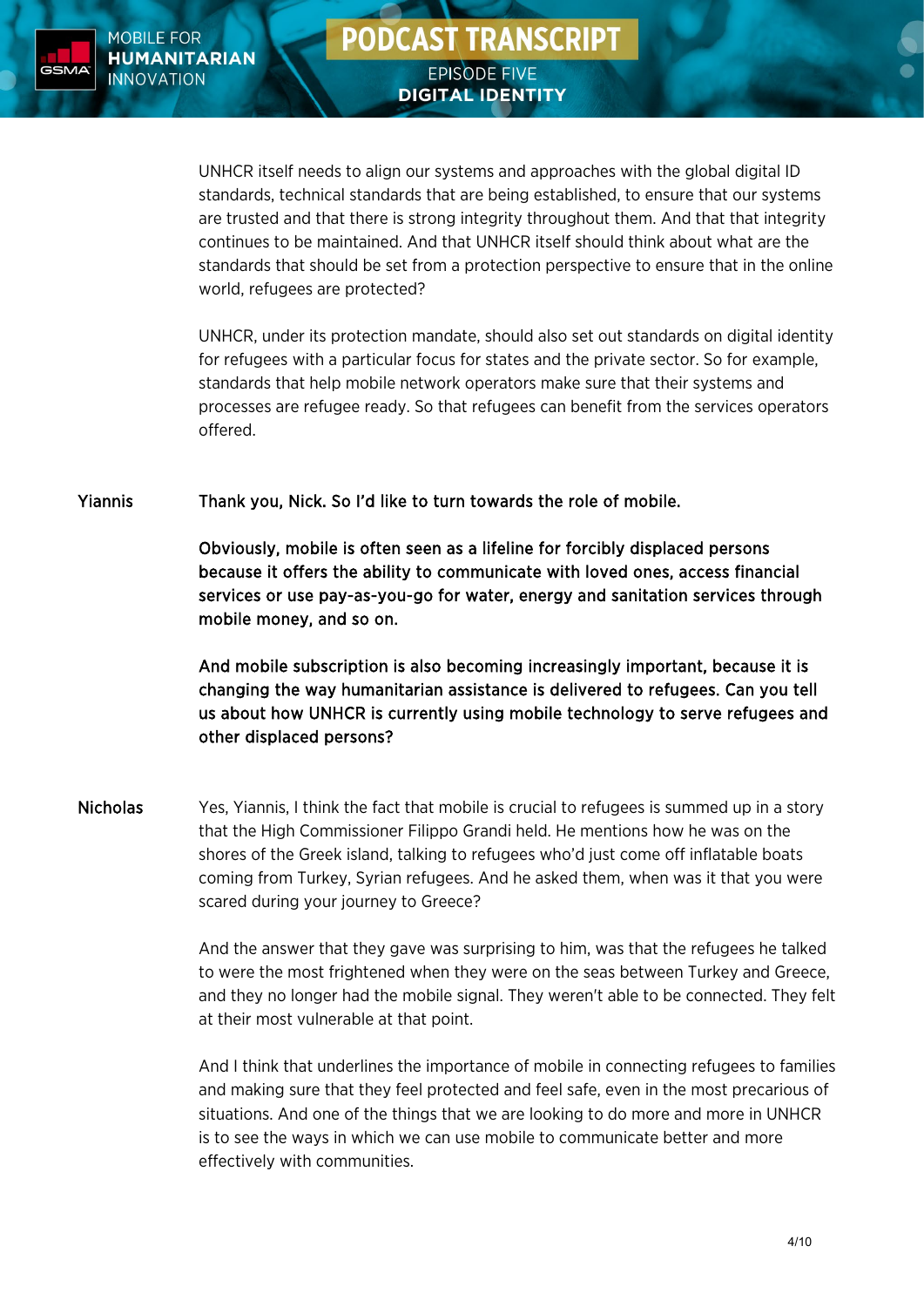

So for example, in Turkey, we use mobile to provide refugee communities with notifications of important news, for example, changes in the legislation that the government has adopted, which may affect them. Or, to conduct surveys with refugees to understand the challenges that they're facing, or where there are improvements or good practices that we can learn from.

In Lebanon, Jordan and in Kakuma camp in Kenya, we're using WhatsApp trees to pass crucial information down to refugee communities. But we're also seeing how we can facilitate mobile to increase UNHCR's two-way communication with refugees.

We're looking to develop an app in Lebanon, that will be given to refugees that they could download once they've been registered with us, so that they are able to get information on the services that we provide and to provide us with feedback to ensure that we're meeting their needs as best we can.

I think, Yiannis, you are also right to say that mobile is crucial to the actual delivery of humanitarian assistance now. We're seeing a very large change in the humanitarian community between the delivery of humanitarian assistance in kind, to the delivery of cash based interventions. This can provide more dignity to refugees and displaced people, because it allows them to choose what they will spend their assistance on.

The scale is really quite significant. In 2018, the last year for which I have figures available, UNHCR delivered \$568 million in cash based interventions. Between 2016 and 2018, the total was \$1.8 billion delivered in cash based interventions to our populations of concern.

And what we'd like to do is to see these cash based interventions delivered through mainstream services, rather than parallel humanitarian systems that are set up. And mobile money is a key way in which cash based interventions can and are being delivered, and can facilitate one of our other goals, which is greater financial inclusion of refugees, allowing refugees to become more self-reliant and contributors to the host communities that they live in.

Yiannis Thank you, Nick. I think it's great to hear that mobile is becoming a core element to improve humanitarian assistance delivered by UNHCR.

> However, as I mentioned earlier, in most refugee hosting countries, we see mobile operators being subject to mandatory SIM registration obligations, which essentially require them to demand customers' formal ID documents before registering a SIM card. And this obviously affects refugees' ability to access life enhancing services.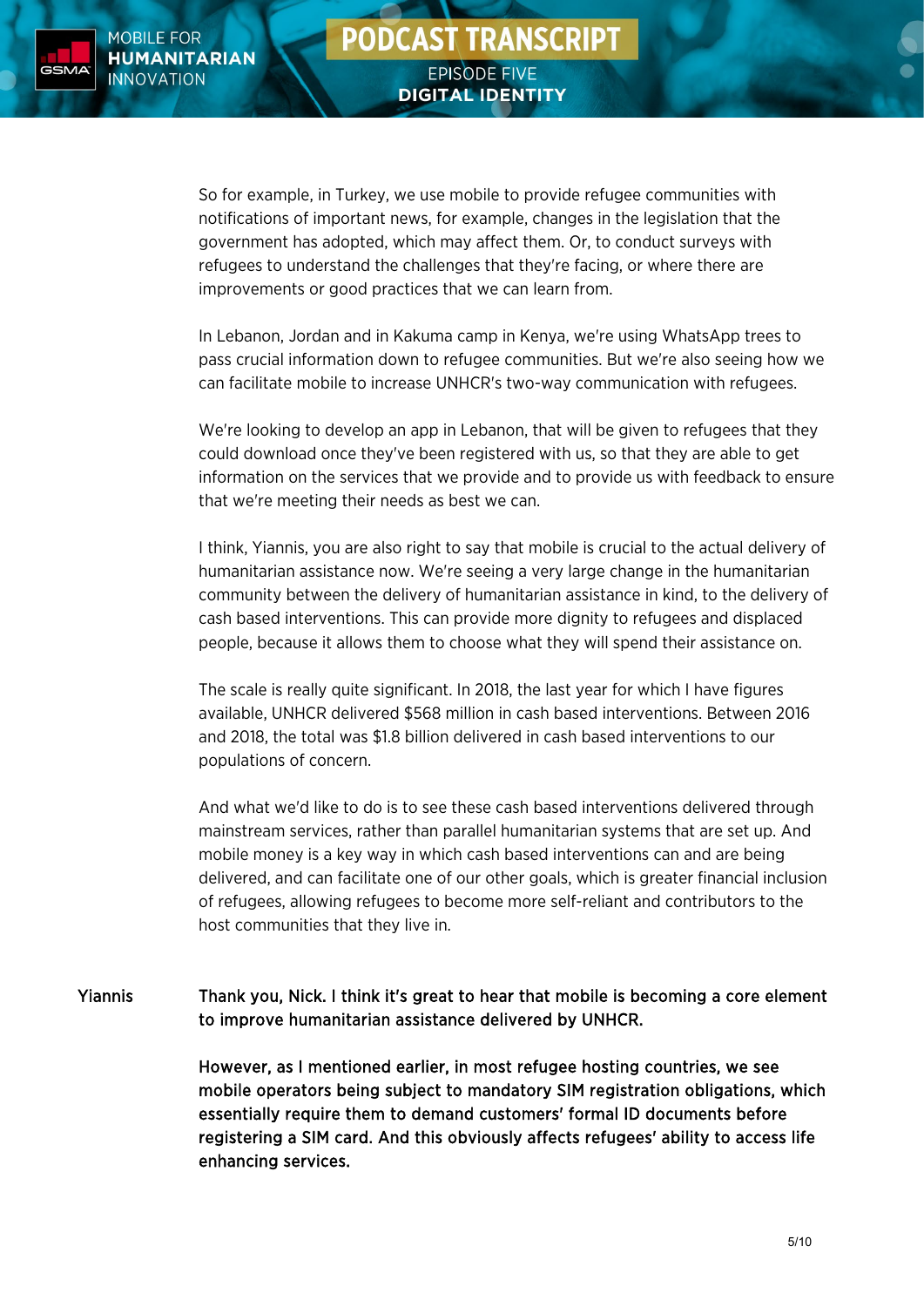

A few telecoms regulators within host refugee countries allow refugees to legally register for a SIM card using their refugee ID cards that UNHCR issues. Yet, a key barrier to accessing such services for many refugees is their lack of the required official documentation that these governments ask for.

 So how does this problem resonate with what you're hearing from your country offices?

Nicholas It is a real problem. You're right Yiannis. And you know for us it's not just a problem around using mobile to facilitate humanitarian assistance, it's also a major challenge for refugees. Refugees, as we were talking about, they want to be connected, they want to be able to access connectivity to keep in touch with their families and to be included in the societies in which they're living in.

> It's a trend which is a relatively recent. When we were talking to our country operations about this recently, they said that this was a challenge which is something which wasn't there in the past, but it's becoming more and more prevalent now.

> And it's a real challenge because often, refugees, because they want to be connected so much, will find workarounds to try to ensure that they're able to have a mobile connection. So they may be forced to pay an extra supplement to someone who will give them a SIM card and a mobile phone at an extra cost, that leaves them at risk of being exploited, and can obviously create challenges that are standing in the way of connectivity.

> So what's the answer? I think that real thinking about what are the reasons which are underlying these barriers to connectivity, as a result of refugee ID is crucial. And UNHCR has done, with GSMA in partnership, some research to identify what the challenges are and what the ways forward are.

I think that these strict ID requirements, which haven't considered the situation of refugees are a real challenge, and the answer is primarily to work with regulators and mobile network operators and others, to try to ensure that, you know, a well-balanced regulatory regime is put in place, which ensures that on the one hand, refugees have a trusted ID, which can facilitate access to services. But on the other hand, regulators and others concerns about the integrity of refugee ID, and making sure that it is one which comes from an appropriate and trusted source, can also be addressed.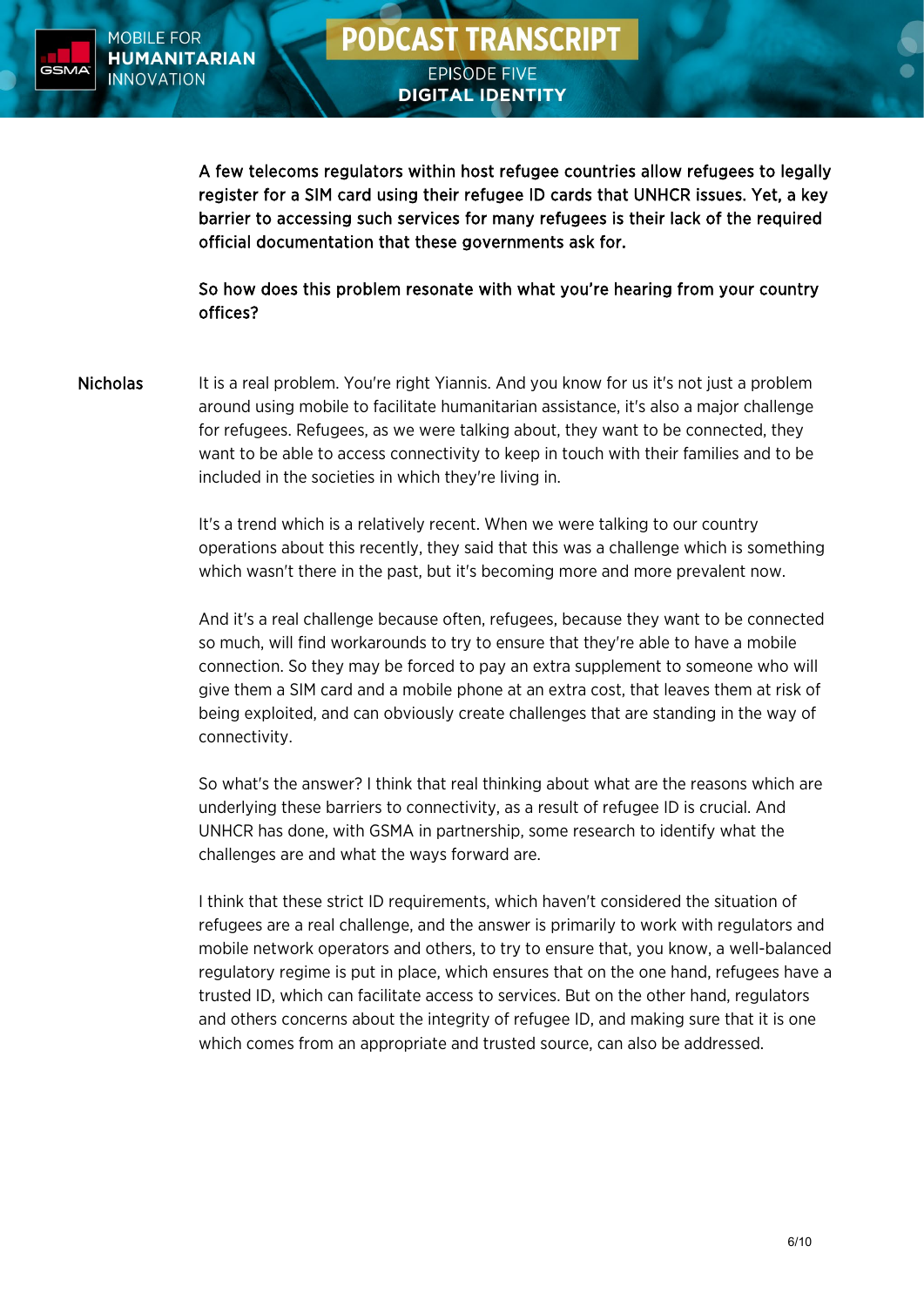

# **PODCAST TRANSCRIPT** EPISODE FIVE

**DIGITAL IDENTITY** 

| <b>Yiannis</b>  | Thanks, Nick. So are there any particular solutions, or ways forward that you<br>think might be sort of followed to address this problem?                                                                                                                                                                                                                    |
|-----------------|--------------------------------------------------------------------------------------------------------------------------------------------------------------------------------------------------------------------------------------------------------------------------------------------------------------------------------------------------------------|
| <b>Nicholas</b> | I think raising awareness with regulators at global, regional, national levels is crucial,<br>and we very much welcome our partnership with GSMA in doing that.                                                                                                                                                                                              |
|                 | Increasing trust in refugee ideas, I said there are specific measures that UNHCR can<br>put in place within its own systems, which are, as I say, often used by host states. For<br>example, the capacity to digitally authenticate identity, to ensure that refugee ID is<br>trusted when they onboard for mobile services is a key step that can be taken. |
|                 | Building the capacity of MNOs to be refugee ready is also important, so that we,<br>MNOs, are able to understand what are the important considerations that ought to be<br>taken into account, where refugees are their customers.                                                                                                                           |
|                 | And for financial products such as mobile money, looking at how risk mitigation<br>measures can be put in place by the financial service provider to ensure that<br>regulatory concerns can be met in respect of refugee ID, without cutting off access to<br>services is another key step that can be taken.                                                |
| <b>Yiannis</b>  | Thank you, Nick. I think you touched on trust and the issue of trust in your<br>answer. So let's dive in a bit further on that.                                                                                                                                                                                                                              |
|                 | So I think it's a fair assumption to make that actual or perceived risks to people's<br>privacy may adversely affect their willingness to use digital services, including<br>registering for a SIM card in their name or signing up to a mobile service using<br>their identity.                                                                             |
|                 | So is the UNHCR conducting any work within this space, and what is UNHCR's<br>approach to ensuring that the privacy of persons of concern is safeguarded?                                                                                                                                                                                                    |
| <b>Nicholas</b> | I think you're right, Yiannis, that trust is not just a one-way street. It's not just about<br>the trust that the end users of identity, of refugee ID have in the ID. It's also about the<br>trust that refugees have in the bodies that register them and provide them with ID, like<br>UNHCR or host states.                                              |
|                 | So for us, as UNHCR, we have a data protection policy in respect to persons of<br>concern to us. That policy was the first one adopted, as I understand it, by a UN<br>agency. And it contains specific recommendations about how we can ensure that                                                                                                         |

refugees' personal data is appropriately protected.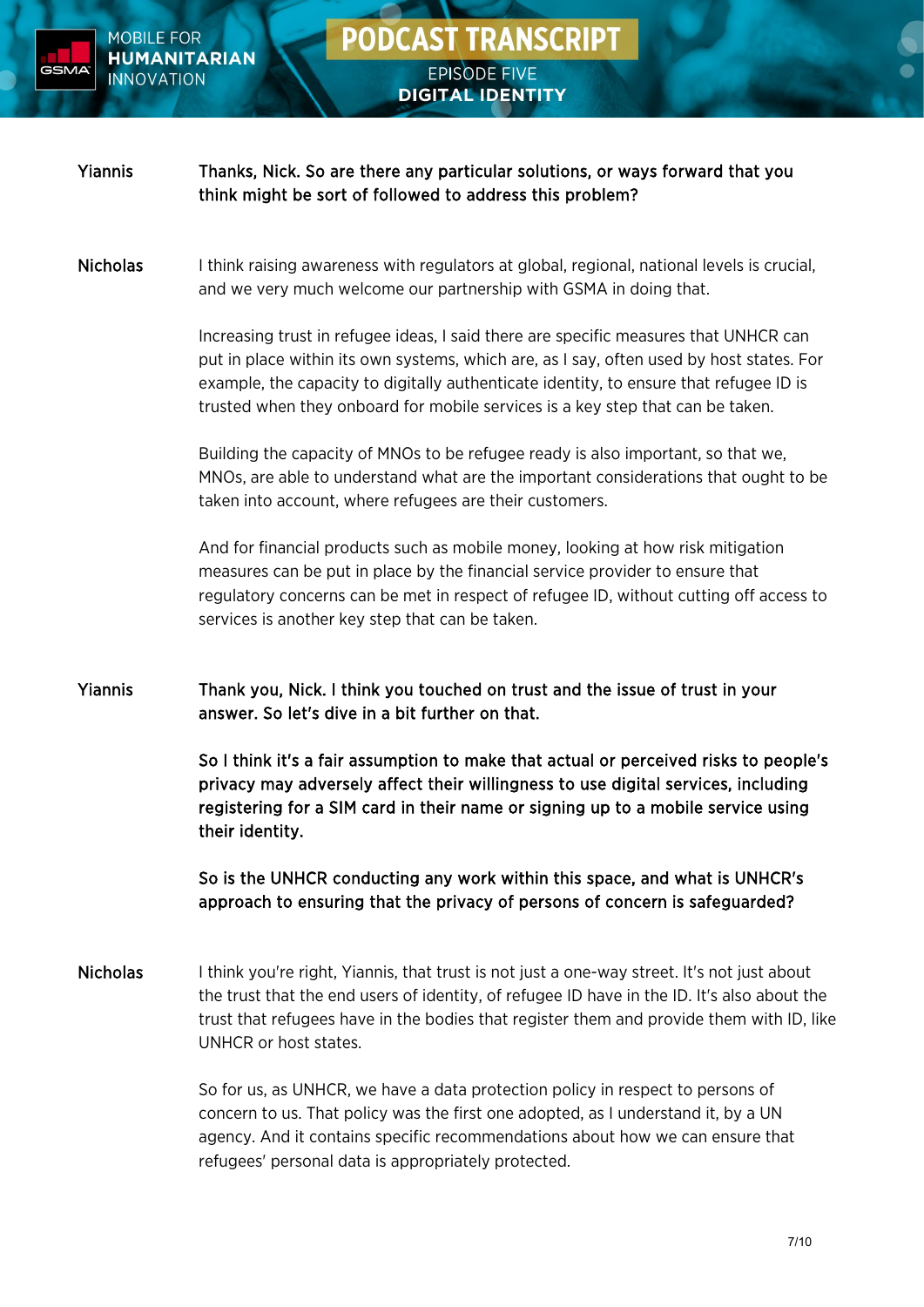

**DIGITAL IDENTITY** 

In developing systems, we're encouraged to use privacy by design technique. Where we are going to share data with other parties such as humanitarian service providers or host states, we need to undertake data protection impact assessments to check what the risks are, and how they can be mitigated and managed.

We're also looking more and more at how we can do end user research with refugees to understand how they feel about enrollments in UNHCR systems, or with the states. So that we can improve those systems and make them stronger.

This was one of the recommendations from the summit, the Global Summit that we talked about earlier on with the Government of Canada. Making sure that refugees' views are considered in the development and the implementation of digital identity systems.

### Yiannis Let's talk about partnerships now.

So do you think humanitarian development organisations and the private sector can collaborate to navigate identity related barriers? What do you think needs to be done?

Nicholas I think that partnerships are absolutely key to refugee protection and empowerment going forward.

> Indeed, at the end of 2018, the UN General Assembly endorsed the [Global Compact](https://www.unhcr.org/uk/the-global-compact-on-refugees.html) on [Refugees,](https://www.unhcr.org/uk/the-global-compact-on-refugees.html) which sees a much more dynamic and partnership driven approach to addressing situations of displacement, particularly encouraging the private sector to work with humanitarian agencies such as UNHCR, to realise the Compact's goal.

> I mean, I think that specifically in this area, UNHCR occupies an important catalytic role, but also a vital standards setting role under our mandate that was given by the UN General Assembly to us in 1950, to increase the protection of refugees and to facilitate durable solutions. So, one of the things that we can do in this area is to develop standards with expert partners that could be applied to the private sector and to states and regulators, to ensure that refugee protection was there across the piece.

> I think joint awareness raising and advocacy, working in partnership with GSMA but other private sector partners will also be crucial, because providing protection for refugees is a shared responsibility. It's not only the responsibility of UNHCR or states or governments, it's also the responsibility of communities. And we really welcome the input of the private sector in this regard.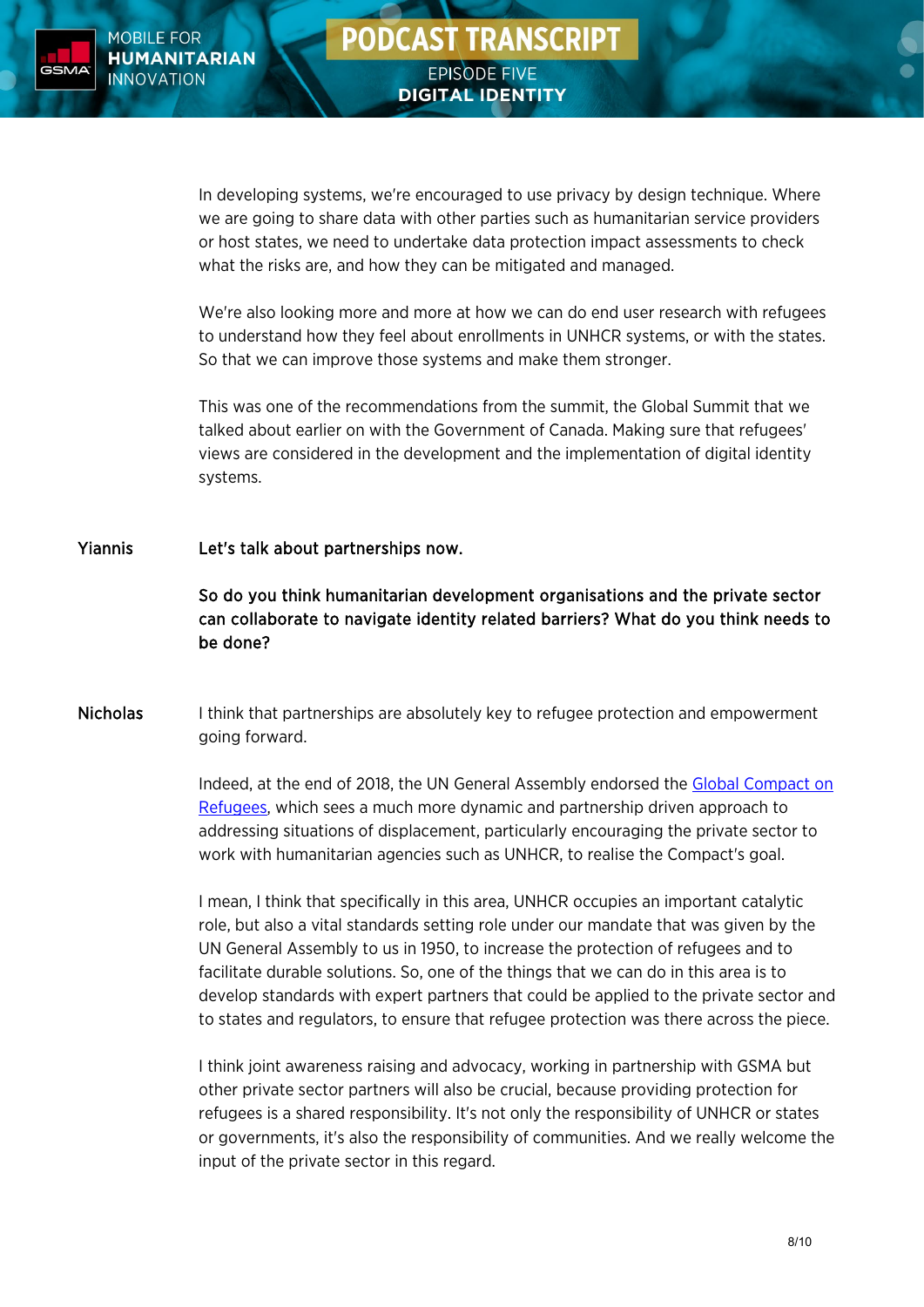

I also think that, you know as I mentioned earlier on, one of the key things we need to think about is how to make sure that refugees are not inadvertently excluded, as digital ID ecosystems are developed. So making sure that those ecosystems provide protection on the one hand, as well as facilitating inclusion is a key balance that we'd like to strike with our partners.

I think that the opportunity that you as the GSMA have to leverage your membership of mobile network operators is something that we really appreciate. And working together with regulators to think through, and to address these challenges about refugee ID and how to navigate an appropriate path forward is really a key aspect.

The fact that we're able to work together, as we have done, to do joint research on these issues, there was a report published at the beginning of 2019 by UNHCR, in collaboration with GSMA called [Displaced and Disconnected,](https://www.gsma.com/mobilefordevelopment/resources/displaced-and-disconnected/) where we looked at these issues around refugee ID and access to mobile, and access to financial services. I think that that was a great example of how the collaboration can work and how we can leverage each other's comparative advantages.

So for us, it's a wonderful opportunity and we hope to move forward in finding new areas of collaboration, to realise sort of our goals on refugee empowerment, inclusion, protection and increased self-reliance going forward.

Yiannis Thanks, Nick and the feeling is absolutely mutual.

### So to my final question, what would you like to see on refugee digital identity by year 2025?

Nicholas Ithink the most important thing is that we'd like to see more refugees who had a good digital identity, that facilitates access to connectivity and financial services. We'd like to see that as being a cornerstone of how we can address displacement across the whole continuum, from emergencies to transitions, to longer, more protracted situations of displacement, to the finding of durable solutions.

> How digital identity can facilitate increased self-reliance for refugees, so that they can contribute more to their host communities economically and otherwise, I think is a wonderful opportunity.